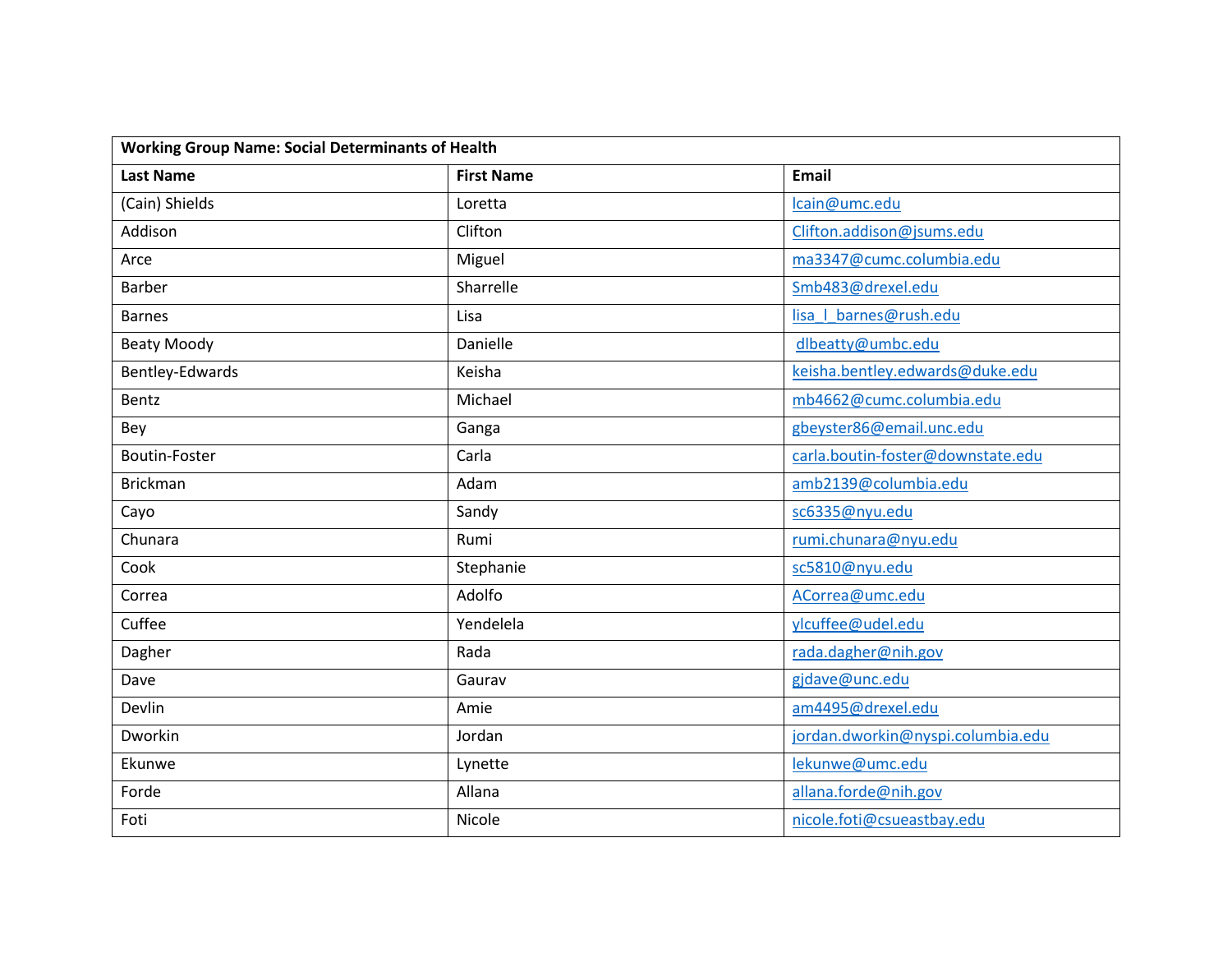| <b>Working Group Name: Social Determinants of Health</b> |                   |                               |  |
|----------------------------------------------------------|-------------------|-------------------------------|--|
| <b>Last Name</b>                                         | <b>First Name</b> | <b>Email</b>                  |  |
| Glover                                                   | LaShaunta         | Imglover@unc.edu              |  |
| Grant                                                    | Meagan            | meagan.grant@nih.gov          |  |
| Groves                                                   | Angela            | angela.groves@ursuline.edu    |  |
| Gwizdala                                                 | Kathryn           | kathryn.gwizdala@pbrc.edu     |  |
| <b>Hastings</b>                                          | Julia             | jhastings2@albany.edu         |  |
| Hines                                                    | Anika             | Anika.Hines@vcuhealth.org     |  |
| Hirsch                                                   | Jana              | Jah474@drexel.edu             |  |
| Ivokey                                                   | Obinnah           | obbirvhokey@yahoo.com         |  |
| James                                                    | Sherman           | sjames@duke.edu               |  |
| Johnson                                                  | Amber             | Amber.Johnson@csulb.edu       |  |
| Johnson                                                  | Dayna             | dayna.johnson@emory.edu       |  |
| Jones                                                    | Nancy             | nancy.jones@nih.gov           |  |
| Jumbo                                                    | Adiebonye         | adiebonye.jumbo@downstate.edu |  |
| Lovasi                                                   | Gina              | gsl45@drexel.edu              |  |
| Manly                                                    | Jen               | jjm71@cumc.columbia.edu       |  |
| Meyer                                                    | Michelle          | michelle meyer@med.unc.edu    |  |
| Moore                                                    | Jeff              | jm4657@drexel.edu             |  |
| Nasruddin                                                | Saara             | snasrudd@go.olemiss.edu       |  |
| <b>Neighbors</b>                                         | Harold            | harold.neighbors@nih.gov      |  |
| Nelson                                                   | Cheryl            | nelsonc@nhlbi.nih.gov         |  |
| Odden                                                    | Michelle          | modden@stanford.edu           |  |
| Okah                                                     | Ebiere            | ebiere okah@med.unc.edu       |  |
| Olaye                                                    | Iredia            | iredia.olaye@downstate.edu    |  |